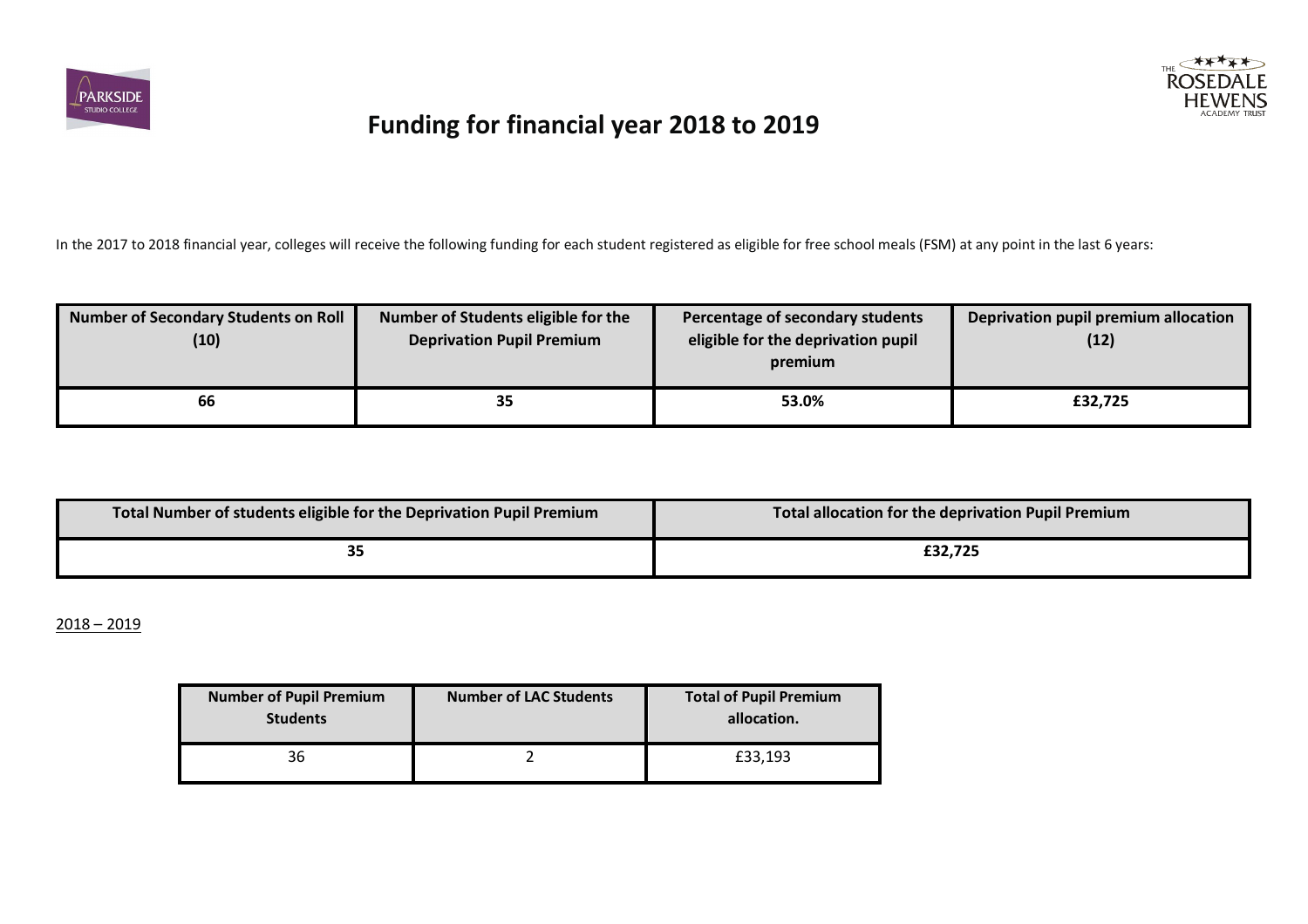



|                          | 1. Current attainment                                                                                                                                                                                                                                                                                                                                                                |                                                  |                                                 |  |  |  |
|--------------------------|--------------------------------------------------------------------------------------------------------------------------------------------------------------------------------------------------------------------------------------------------------------------------------------------------------------------------------------------------------------------------------------|--------------------------------------------------|-------------------------------------------------|--|--|--|
|                          |                                                                                                                                                                                                                                                                                                                                                                                      | Students eligible for PP (your<br>college) AUT 2 | Students not eligible for PP (national average) |  |  |  |
| Progress 8 score average |                                                                                                                                                                                                                                                                                                                                                                                      | $-0.38$                                          | <b>TBA</b>                                      |  |  |  |
|                          | <b>Attainment 8 score average</b>                                                                                                                                                                                                                                                                                                                                                    | $-32.25$                                         | <b>TBA</b>                                      |  |  |  |
|                          |                                                                                                                                                                                                                                                                                                                                                                                      |                                                  |                                                 |  |  |  |
|                          | 2. Barriers to future attainment (for students eligible for PP)                                                                                                                                                                                                                                                                                                                      |                                                  |                                                 |  |  |  |
|                          | Academic barriers (issues to be addressed in school, such as poor literacy skills)                                                                                                                                                                                                                                                                                                   |                                                  |                                                 |  |  |  |
| Α.                       | Literacy and numeracy skills entering Year 10 remain lower for students eligible for PP than for other students, which prevent them from making good progress in Year 11.<br>High attaining students who are eligible for PP also made less progress than other high attaining students during Key Stage 3. Therefore closing the gap between KS3 and KS4<br>needs to be a priority. |                                                  |                                                 |  |  |  |
| Β.                       | Behaviour for learning is challenging for a small group of Year 10 males (mostly eligible for PP) this is having detrimental effect on their academic progress and that of their<br>peers.                                                                                                                                                                                           |                                                  |                                                 |  |  |  |
| C.                       | Engagement of families with learning                                                                                                                                                                                                                                                                                                                                                 |                                                  |                                                 |  |  |  |
|                          | Additional barriers (including issues which also require action outside school, such as low attendance rates)                                                                                                                                                                                                                                                                        |                                                  |                                                 |  |  |  |
| D.                       | Limited language and restricted vocabulary<br>Lack of self confidence in our year 10 female cohort<br>Potentially inconsistent teaching and learning<br>Low aspiration of parents and students<br>Pockets of poor attendance<br>Less favourable perceptions of the role/importance of education outside of school                                                                    |                                                  |                                                 |  |  |  |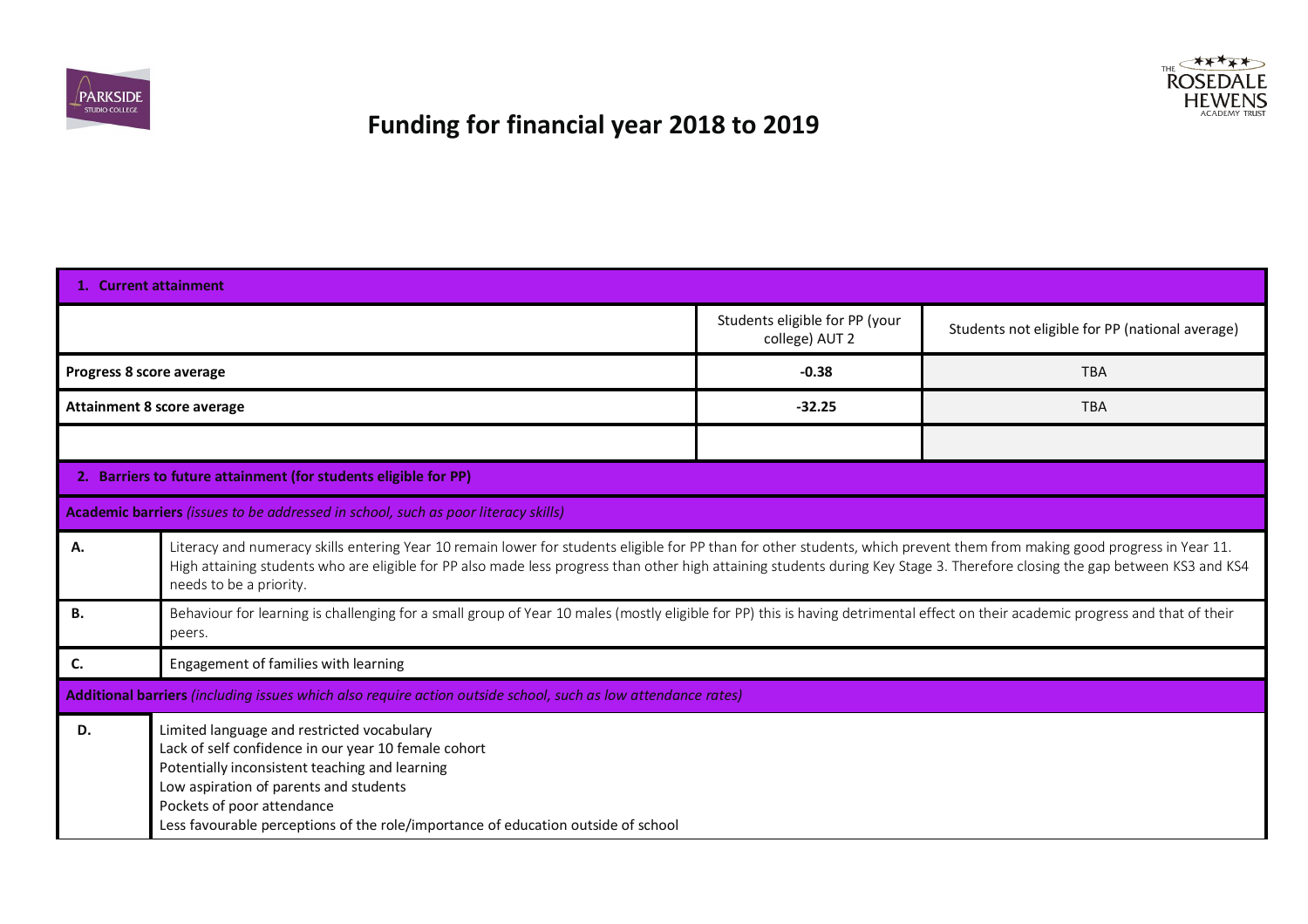



|           | 3. Intended outcomes (specific outcomes and how they will be measured)<br>Success criteria                                                                                                                                                                        |                                                                                                                                                                                                                                                         |  |  |  |  |  |
|-----------|-------------------------------------------------------------------------------------------------------------------------------------------------------------------------------------------------------------------------------------------------------------------|---------------------------------------------------------------------------------------------------------------------------------------------------------------------------------------------------------------------------------------------------------|--|--|--|--|--|
| Α.        | Implementation of a foundation year for year 9 age students entering Parkside.                                                                                                                                                                                    | Students successfully complete Entry Level<br>qualifications in Mathematics, English and Science<br>prior to embarking on full GCSE Examinations.                                                                                                       |  |  |  |  |  |
|           | Stretch and challenge intervention sessions planned and implemented for the 3 KS2 High achieving students during<br>enrichment and intervention weeks.                                                                                                            | Greater participation from the 3 students and<br>improved outcomes in core subject areas. (Students<br>are making good progress in vocational options)                                                                                                  |  |  |  |  |  |
|           | Targeted intervention for all PP students (identified from regular data drops) during enrichment and intervention<br>weeks for core subjects.                                                                                                                     | Improved individual P8 and A8 scores.                                                                                                                                                                                                                   |  |  |  |  |  |
|           | Numeracy and Literacy booster sessions in addition to scheduled Mathematics and English classes, sessions take<br>twice weekly. Students are invited to attend depending on areas of development identified by regular group<br>teachers.                         | Early identification of areas of support. Improved P8<br>and A8 scores.                                                                                                                                                                                 |  |  |  |  |  |
| <b>B.</b> | CPD training for all new staff.<br>Regular individual student reviews by SLT team<br>Greater use of PSP system<br>Mentoring of targeted males by SLT<br>Greater engagement with parents by teachers and SLT<br>More regular class room walk in bys SLT or on call | Improved behaviour of year 10 boys<br>Less incidents of classroom disruption<br>Greater focus by these students                                                                                                                                         |  |  |  |  |  |
| C.        | Improved engagement of families so there is greater support and partnership with home                                                                                                                                                                             | Increased number of parent meetings with SLT<br>Parents invited in to Celebration Assemblies twice<br>yearly.<br>Modification of parent academic review afternoons to<br>accommodate working parents.<br>Core subject examination sessions for parents. |  |  |  |  |  |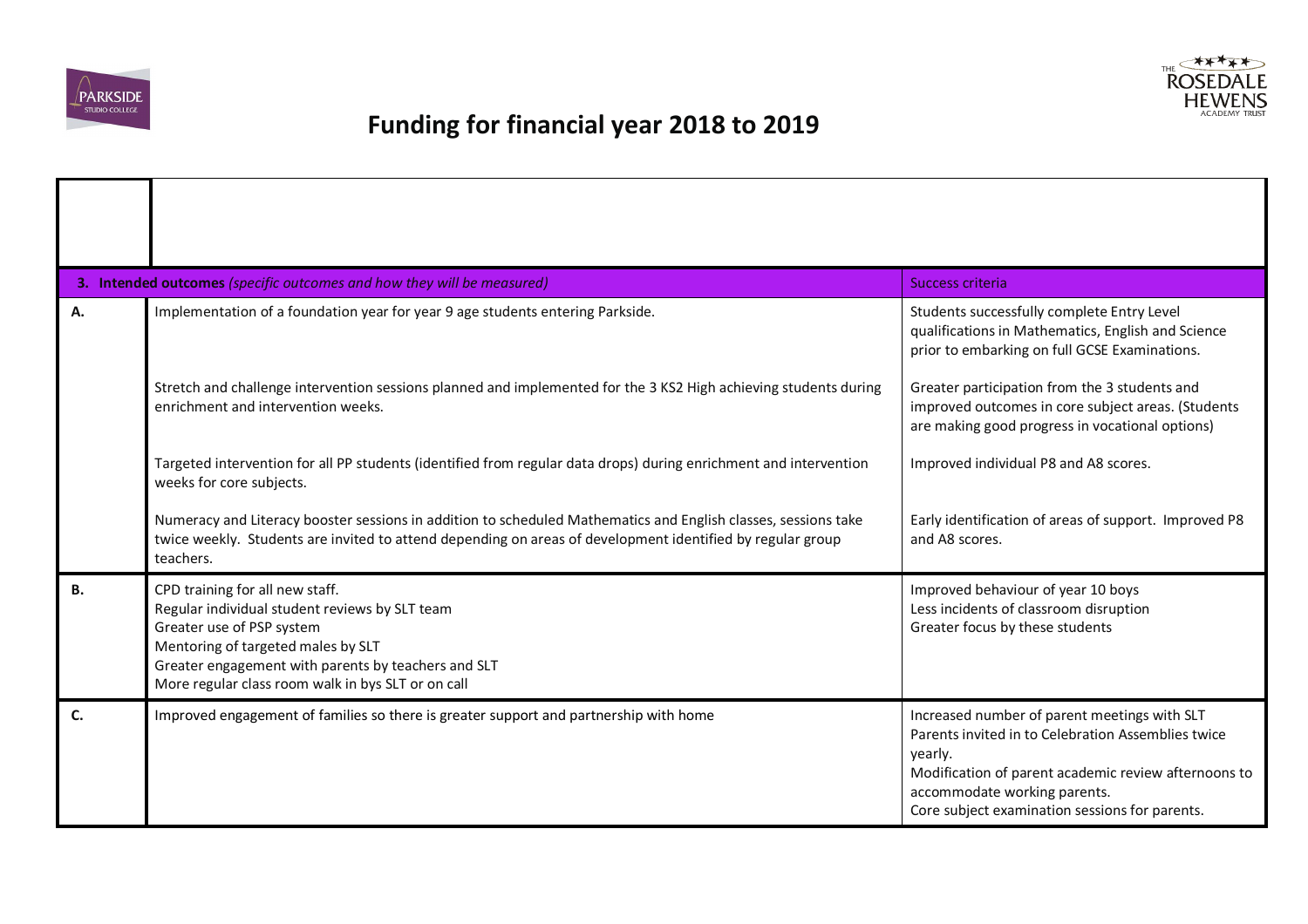



|    |                                                      | Information about jobs/career opportunities of go out<br>to parents<br>Substance misuse awareness programs planned                                                                                                                                                                                                                                                                                                                                                                  |
|----|------------------------------------------------------|-------------------------------------------------------------------------------------------------------------------------------------------------------------------------------------------------------------------------------------------------------------------------------------------------------------------------------------------------------------------------------------------------------------------------------------------------------------------------------------|
| D. | Limited language and restricted vocabulary           | Wider usage and understanding of vocabulary:<br>• Students learning subject specific vocabulary<br>through word of the week.<br>• Appropriate revision materials to support students<br>access subject terminology.<br>• Accurate terminology to be used which is subject<br>specific by all staff.<br>. Use of spelling and literacy tasks during designated<br>tutor time.<br>• Focus on rewards and recognition for accurate and<br>ambitious use of subject specific vocabulary |
|    | Lack of self confidence in our year 10 female cohort | Improved levels of confidence and resilience:<br>• More enquiry in class and a growth mind-set.<br>. Non-passive learners via foci in observations and<br><b>CPD</b>                                                                                                                                                                                                                                                                                                                |
|    | Potentially inconsistent teaching and learning       | Development of teaching practice to improve<br>outcomes:<br>• Targeted teacher participation of CPD Programme<br>which is to include foci of PP/Disadvantaged students<br>• Focus of Marking and Feedback, which ensures all<br>staff consider PP in their routines of marking                                                                                                                                                                                                      |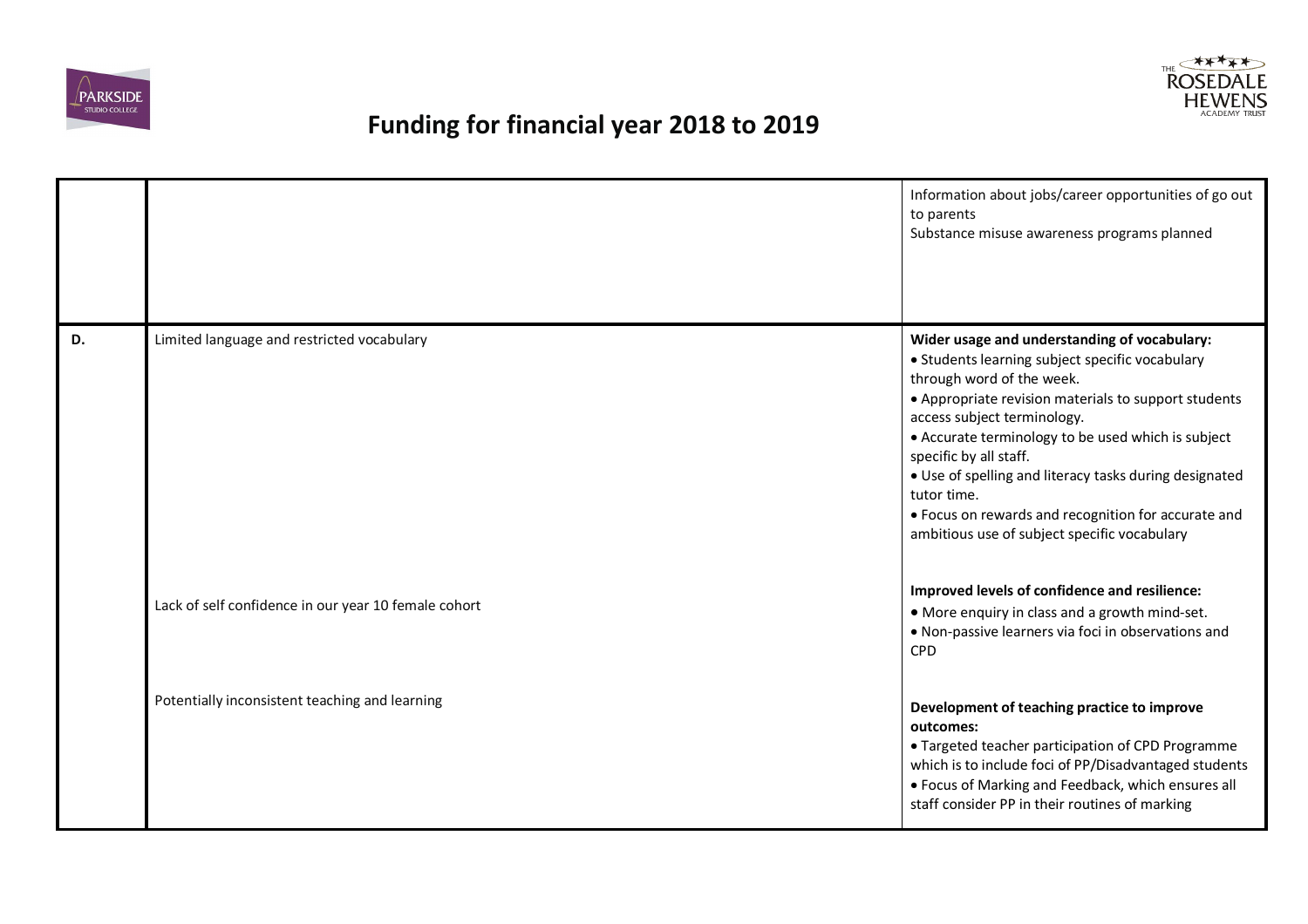



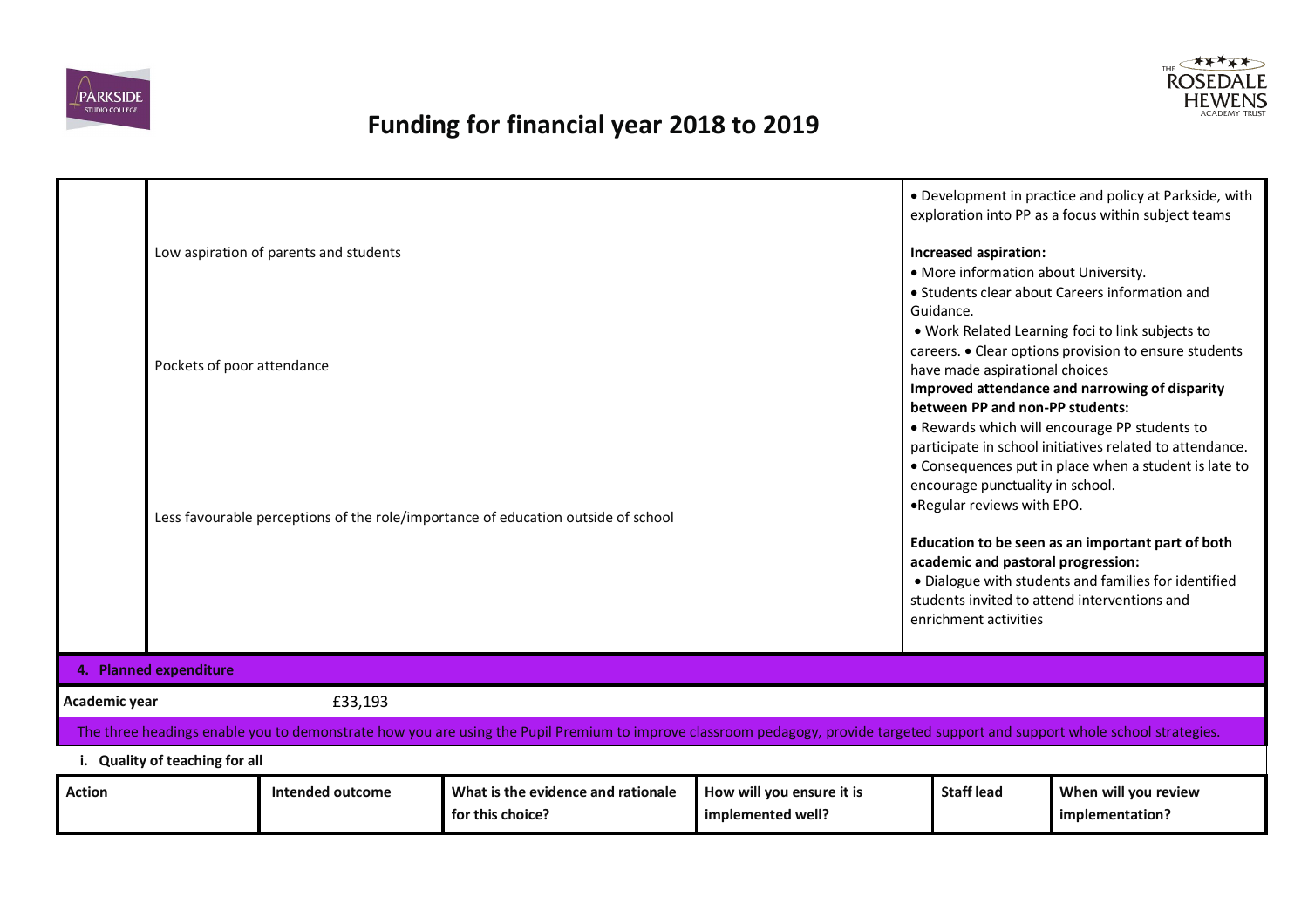



| CPD to ensure staff are<br>developing techniques which<br>will improve teaching and<br>learning; especially with a<br>focus towards PP student | Progress of PP students is<br>improved. | The focus of ensuring there is greater<br>understanding, empathy and<br>strategic direction in teaching and<br>learning practice. | Blue sky tracking                                                                                  | <b>SLT</b>                             | August 2019                             |
|------------------------------------------------------------------------------------------------------------------------------------------------|-----------------------------------------|-----------------------------------------------------------------------------------------------------------------------------------|----------------------------------------------------------------------------------------------------|----------------------------------------|-----------------------------------------|
| Subject specific Intervention                                                                                                                  | Progress of PP students is<br>improved. | Support in lessons for less<br>experienced staff.                                                                                 | AP & Principal to discuss at weekly<br>SLC meetings.                                               | SLT                                    | August 2019                             |
|                                                                                                                                                |                                         |                                                                                                                                   |                                                                                                    | <b>Total budgeted cost</b>             | £7,500                                  |
| ii. Targeted support                                                                                                                           |                                         |                                                                                                                                   |                                                                                                    |                                        |                                         |
| <b>Action</b>                                                                                                                                  | Intended outcome                        | What is the evidence and rationale<br>for this choice?                                                                            | How will you ensure it is<br>implemented well?                                                     | <b>Staff lead</b>                      | When will you review<br>implementation? |
| Ensure that all students have<br>independent access to<br>learning materials                                                                   | Progress of PP students is<br>improved. | Outcomes show a gap in<br>performance, and student voice has<br>shown students not purchasing<br>revision materials.              | Each PP student in Year 10 or<br>11 will be provided with<br>learning materials/revision<br>muidoc | Subject leads                          | August 2019                             |
| Foundation year                                                                                                                                | Progress of PP students is<br>improved. | Outcomes at KS3 show a gap in<br>performance.                                                                                     | Progress towards Entry level<br>attainment                                                         | <b>SLT</b><br><b>Teachers</b><br>TLA's | August 2019                             |
| Ensuring PP is a focus for<br>all teaching staff.                                                                                              | Progress of PP students is<br>improved. | There is a gap in outcomes, so this<br>needs to be a clear directed focus for<br>all teaching staff.                              | Learning walks<br>Observations<br><b>Student Outcomes</b>                                          | <b>SLT</b><br><b>Teachers</b><br>TLA's | August 2019                             |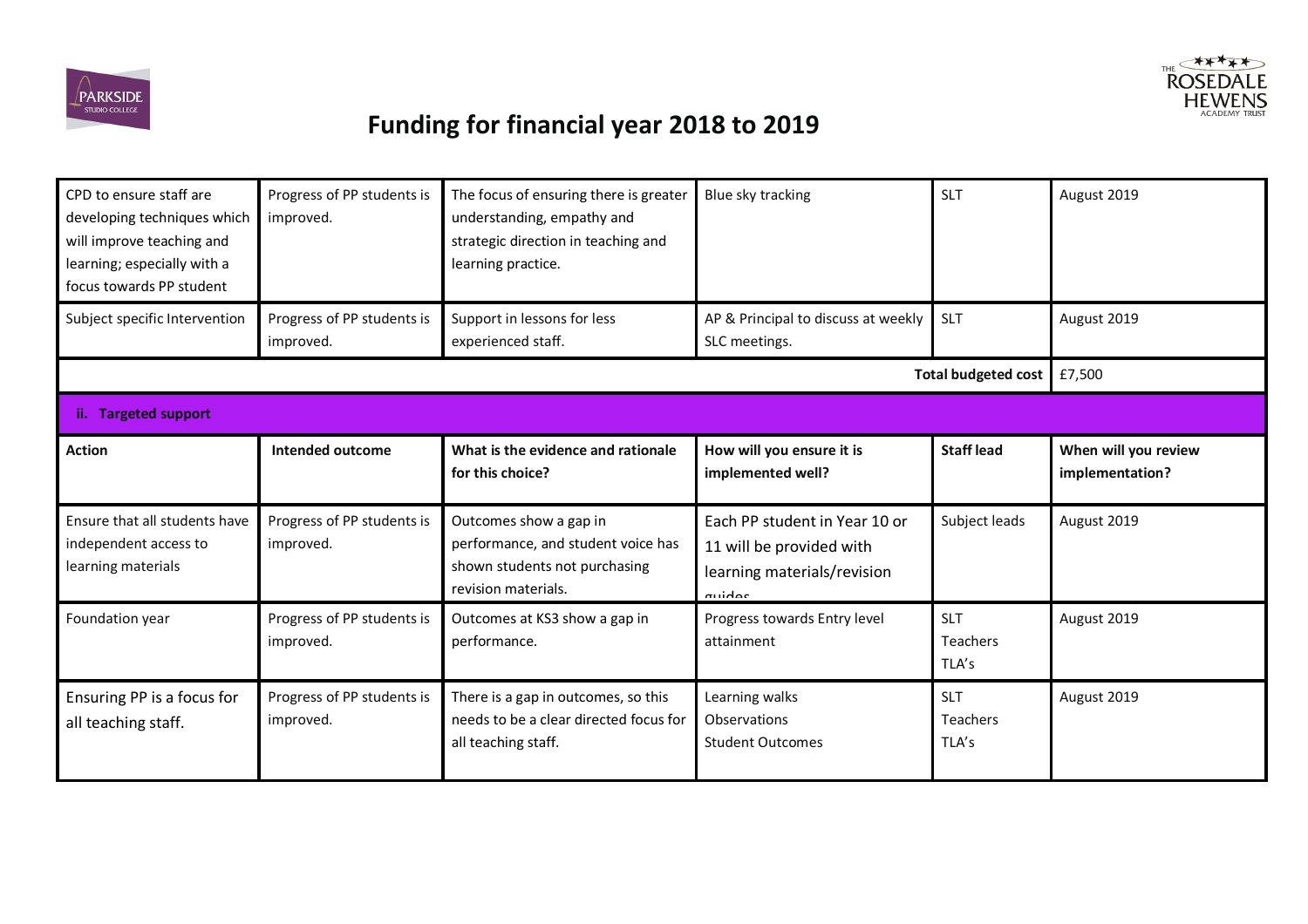



| Enrichment/intervention                                                                                                                                                                                                                                                                                                  | Progress of PP students is<br>improved. | There is a gap in outcomes, so this<br>needs to be a clear directed focus for<br>all teaching staff.                                                                                     | PP student uptake to planned<br>activities.<br>Student outcomes                                                                                                                                                                                                 | <b>SLT</b><br><b>Teachers</b><br>TLA's | August 2019                             |
|--------------------------------------------------------------------------------------------------------------------------------------------------------------------------------------------------------------------------------------------------------------------------------------------------------------------------|-----------------------------------------|------------------------------------------------------------------------------------------------------------------------------------------------------------------------------------------|-----------------------------------------------------------------------------------------------------------------------------------------------------------------------------------------------------------------------------------------------------------------|----------------------------------------|-----------------------------------------|
|                                                                                                                                                                                                                                                                                                                          |                                         |                                                                                                                                                                                          |                                                                                                                                                                                                                                                                 | <b>Total budgeted cost</b>             | £13,500                                 |
| <b>Other approaches</b><br>iii.                                                                                                                                                                                                                                                                                          |                                         |                                                                                                                                                                                          |                                                                                                                                                                                                                                                                 |                                        |                                         |
| <b>Action</b>                                                                                                                                                                                                                                                                                                            | <b>Intended outcome</b>                 | What is the evidence and rationale<br>for this choice?                                                                                                                                   | How will you ensure it is<br>implemented well?                                                                                                                                                                                                                  | <b>Staff lead</b>                      | When will you review<br>implementation? |
| Gain external advice and<br>best practice from advisors<br>to develop existing and<br>future PP strategic planning.                                                                                                                                                                                                      | Progress of PP students is<br>improved. | Process of provision for PP students<br>has taken significant changes over<br>past year, but there is always room<br>to develop and improve practice.                                    | Communication with contacts<br>made.                                                                                                                                                                                                                            | <b>SLT</b>                             | August 2019                             |
| Provision of secure and<br>supportive environment for<br>students to learn. To staff<br>resources to support<br>students with a practical and<br>purposeful learning<br>environment before the start<br>of the school day and during<br>intervention/enrichment<br>weeks. Lunch and break<br>provision is also provided. | Progress of PP students is<br>improved. | Many students do not have a<br>purposeful learning environment<br>outside school to promote self and<br>independent study; so the school<br>looks to offer this within the<br>community. | Breakfast Club where students can<br>obtain hot food for no charge.<br>Study Zones (PS8) where students<br>can have the environment to<br>study and receive support with<br>work at key points in the day; also<br>during intervention and<br>enrichment weeks. | <b>SLT</b><br>All Staff                | August 2019                             |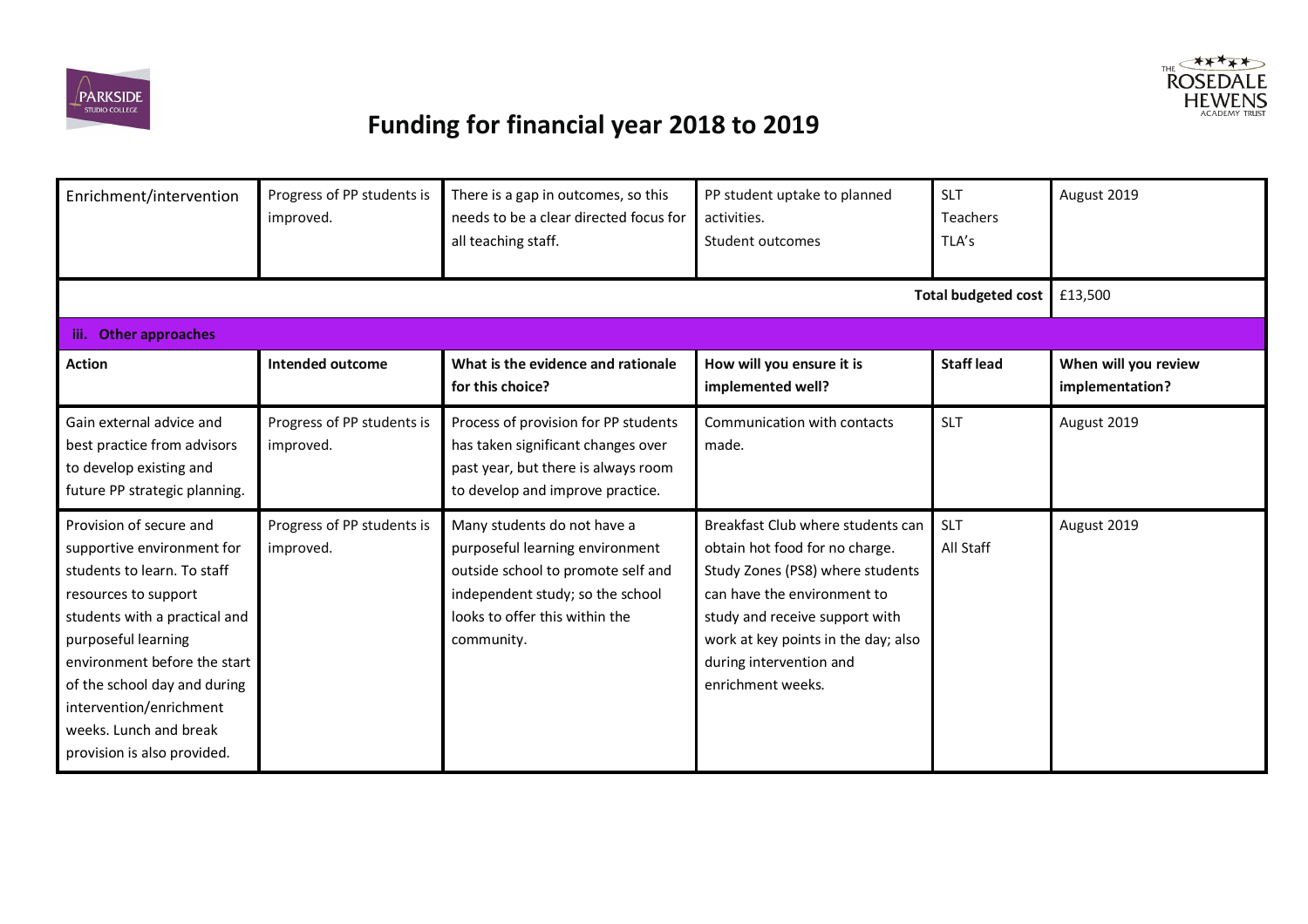



| <b>Student Support Provision by</b><br>SLT; including Education<br>Welfare Officer.    | Progress of PP students is<br>improved.                                          | Over 70% the students that have<br>contact with the EWO<br>disadvantaged students and there is<br>a focus to reduce the gap between<br>attendance of PP and non-PP<br>students.        | Attendance tracking will indicate<br>Improved attendance                                                                      | <b>SLT</b><br>EWO                      | August 2019 |
|----------------------------------------------------------------------------------------|----------------------------------------------------------------------------------|----------------------------------------------------------------------------------------------------------------------------------------------------------------------------------------|-------------------------------------------------------------------------------------------------------------------------------|----------------------------------------|-------------|
| Students participate in trust<br>provision Programmes to<br>develop student aspiration | Progress of PP students is<br>improved.<br>Confidence and<br>aspirations raised. | Historically meetings with parents<br>and conversations with students<br>have highlighted the issue.<br>Confusion regarding post 16<br>progression also attributes to this<br>finding. | Students and parents are more<br>aspirational and both have a<br>better understanding of what is<br>available after Parkside. | <b>SLT</b><br><b>MLF</b><br><b>MVA</b> | August 2019 |
| <b>Total budgeted cost</b><br>£12,500                                                  |                                                                                  |                                                                                                                                                                                        |                                                                                                                               |                                        |             |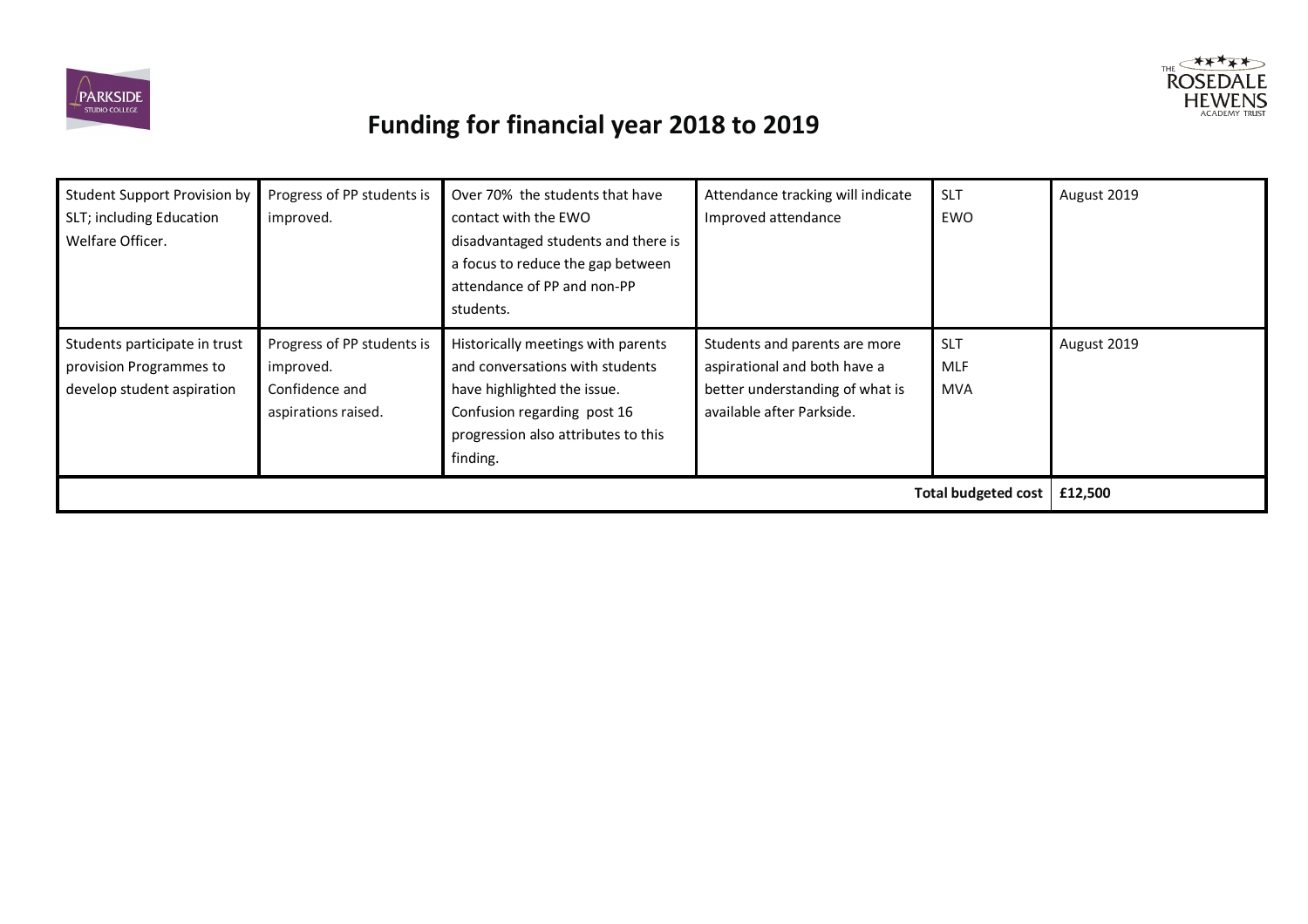



#### **Achievement 2018 P8**

| <b>PP</b> | <b>Non PP</b> |
|-----------|---------------|
| $-0.76$   | $-1.04$       |

|                                                              | 5. Review of expenditure                                                                       |                                                                                                                                                 |                                                                                                                                                    |        |  |  |
|--------------------------------------------------------------|------------------------------------------------------------------------------------------------|-------------------------------------------------------------------------------------------------------------------------------------------------|----------------------------------------------------------------------------------------------------------------------------------------------------|--------|--|--|
|                                                              | <b>Previous Academic Year 2017-2018</b>                                                        |                                                                                                                                                 |                                                                                                                                                    |        |  |  |
|                                                              | i. Quality of teaching for all                                                                 |                                                                                                                                                 |                                                                                                                                                    |        |  |  |
| <b>Action</b>                                                | Intended outcome                                                                               | Estimated impact: Did you meet the success<br>criteria? (Include impact on students not eligible<br>for PP, if appropriate).                    | <b>Lessons learned</b><br>(and whether you will continue with this approach)                                                                       | Cost   |  |  |
| High Standards in<br>English and<br>mathematics<br>teaching. | Class sizes are kept<br>small (under 15)<br>especially groups with a<br>high % of PP students. | Class sizes were kept small. PP students<br>benefited from more accessible teacher input.<br>PP and Non PP achieved similarly in 2018 results   | Continue with small class sizes where possible.<br>Smaller class sizes still need same level of TLA input especially<br>to support PP/EAL and SEN. | £2,000 |  |  |
| High Standards in<br>English and<br>mathematics<br>teaching. | Increase curriculum<br>time for E&M in run up<br>to examinations to<br>support new GCSE.       | Timetable modified to incorporate more Maths<br>and English in the lead up to examinations.<br>PP and Non PP achieved similarly in 2018 results | Strategy will be considered again this year within timetable<br>constraints.                                                                       | £500   |  |  |
| High Standards in<br>English and<br>mathematics<br>teaching. | Flexi week priority<br>booking for core<br>subjects.                                           | Maths, English and Science priority booking<br>enabled PP and Non PP to achieve similarly in<br>2018 results                                    | Moving towards a more targeted programme in 2018-2018 as<br>it was identified those PP students also needed more support<br>in options subjects.   | £5,000 |  |  |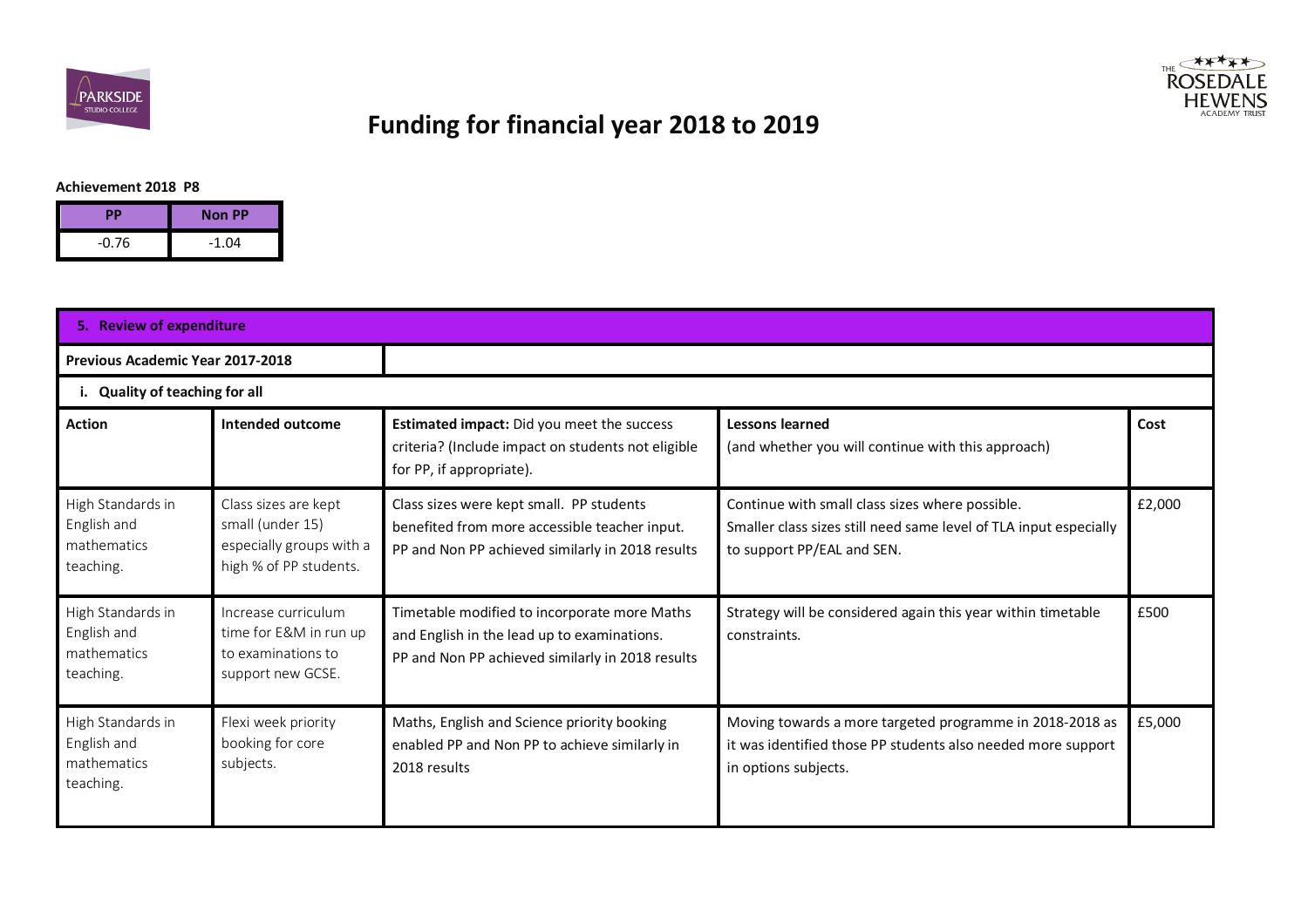



| Teachers and support<br>staff have increased<br>knowledge and<br>awareness of PP<br>students                          | Inset sessions that are<br>PP focused.<br>Ensuring that contextual<br>data is relevant and<br>used effectively.                                                                                                                                                                                                | Contextual data prepared well, however ongoing<br>training is required to ensure that it is used<br>effectively.                            | Remains a focus during walk through and lesson observations.<br>Weekly lesson plans are checked to ensure that<br>differentiation is meeting the needs of all students including<br>PP students. | £2,000 |
|-----------------------------------------------------------------------------------------------------------------------|----------------------------------------------------------------------------------------------------------------------------------------------------------------------------------------------------------------------------------------------------------------------------------------------------------------|---------------------------------------------------------------------------------------------------------------------------------------------|--------------------------------------------------------------------------------------------------------------------------------------------------------------------------------------------------|--------|
| ii. Targeted support                                                                                                  |                                                                                                                                                                                                                                                                                                                |                                                                                                                                             |                                                                                                                                                                                                  |        |
| <b>Action</b>                                                                                                         | <b>Intended outcome</b>                                                                                                                                                                                                                                                                                        | Estimated impact: Did you meet the success<br>criteria? (Include impact on students not eligible<br>for PP, if appropriate).                | <b>Lessons learned</b><br>(and whether you will continue with this approach)                                                                                                                     | Cost   |
| Suitable Curriculum<br>for all. Including<br>closing the gap<br>between KS3 and KS4<br>in English and<br>Mathematics. | We aim to ensure that<br>students have the most<br>suitable curriculum<br>available to them. This<br>includes:<br>Closing the gap between<br>KS3 and KS4 by the<br>implementation of<br>functional skills for<br>Maths, English, ICT and<br>Entry level for Science<br>during their first year at<br>Parkside. | Too early to determine impact as this is a 3 year<br>strategy.<br>Teacher feedback is encouraging and students are<br>motivated to succeed. | Too early to determine impact as this is a 3 year strategy.                                                                                                                                      | £3,000 |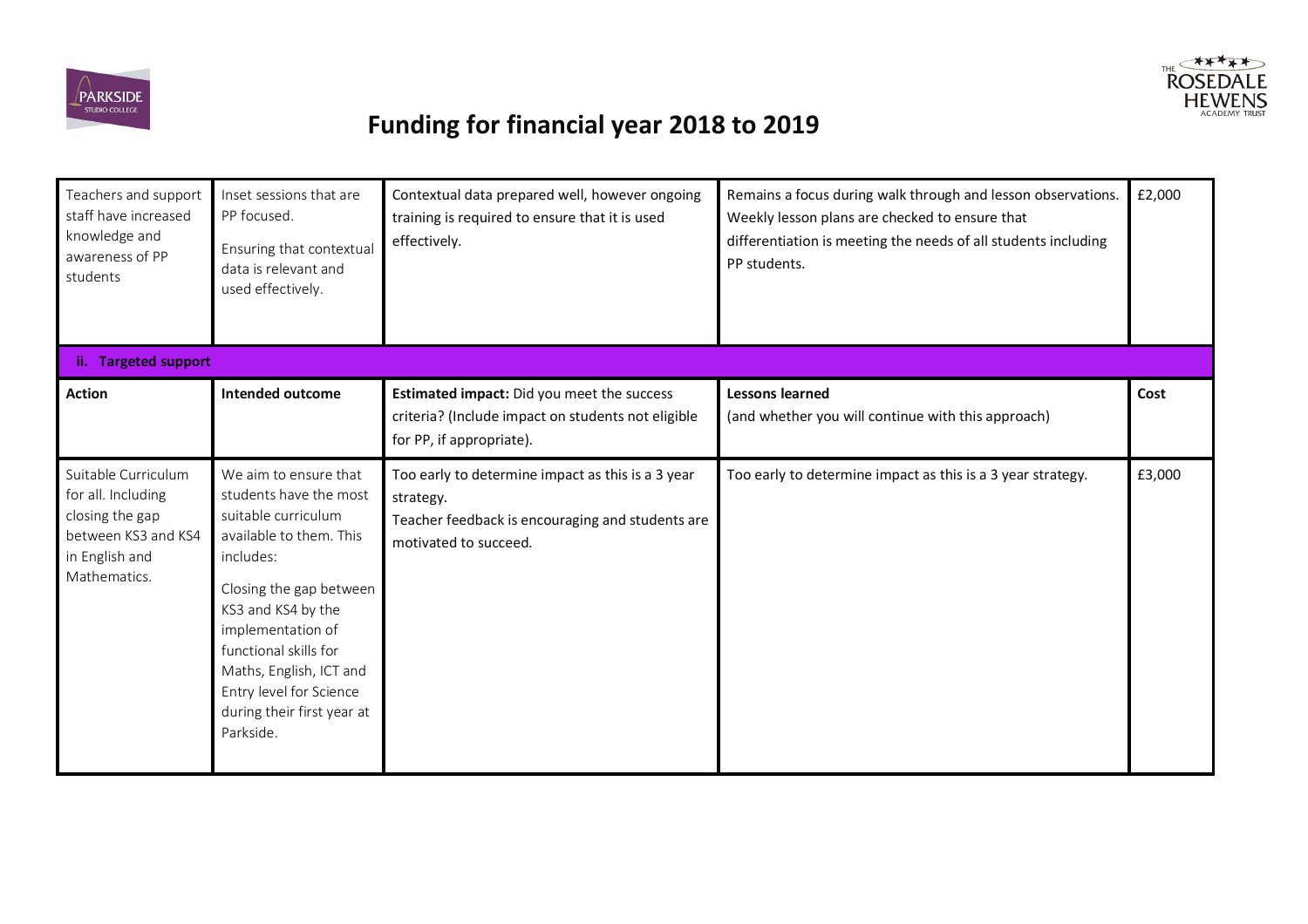



| Improve individual<br>subject outcomes for<br>students | The college runs a<br>number of study skill<br>interventions<br>throughout the year.                                                                                                                                                                                                   | Student participation was good.<br>Positive student evaluations. | Very little impact on this year 11 cohort. Again these<br>programs need to be run over a longer period of time to be<br>able to measure P8 and A8 attainment of PP students. | £7,000 |
|--------------------------------------------------------|----------------------------------------------------------------------------------------------------------------------------------------------------------------------------------------------------------------------------------------------------------------------------------------|------------------------------------------------------------------|------------------------------------------------------------------------------------------------------------------------------------------------------------------------------|--------|
|                                                        | Diario - is a literacy<br>initiative to enhance<br>student's expressive<br>language.<br>Math's $club - is an$<br>initiative to support and<br>enhance mathematical<br>reasoning.<br>Students are also invited<br>to attend subject<br>specific booster sessions<br>during flexi weeks. | Improved literacy and numeracy grades for year 9                 | All but the Diario project will continue to run the following<br>year.                                                                                                       |        |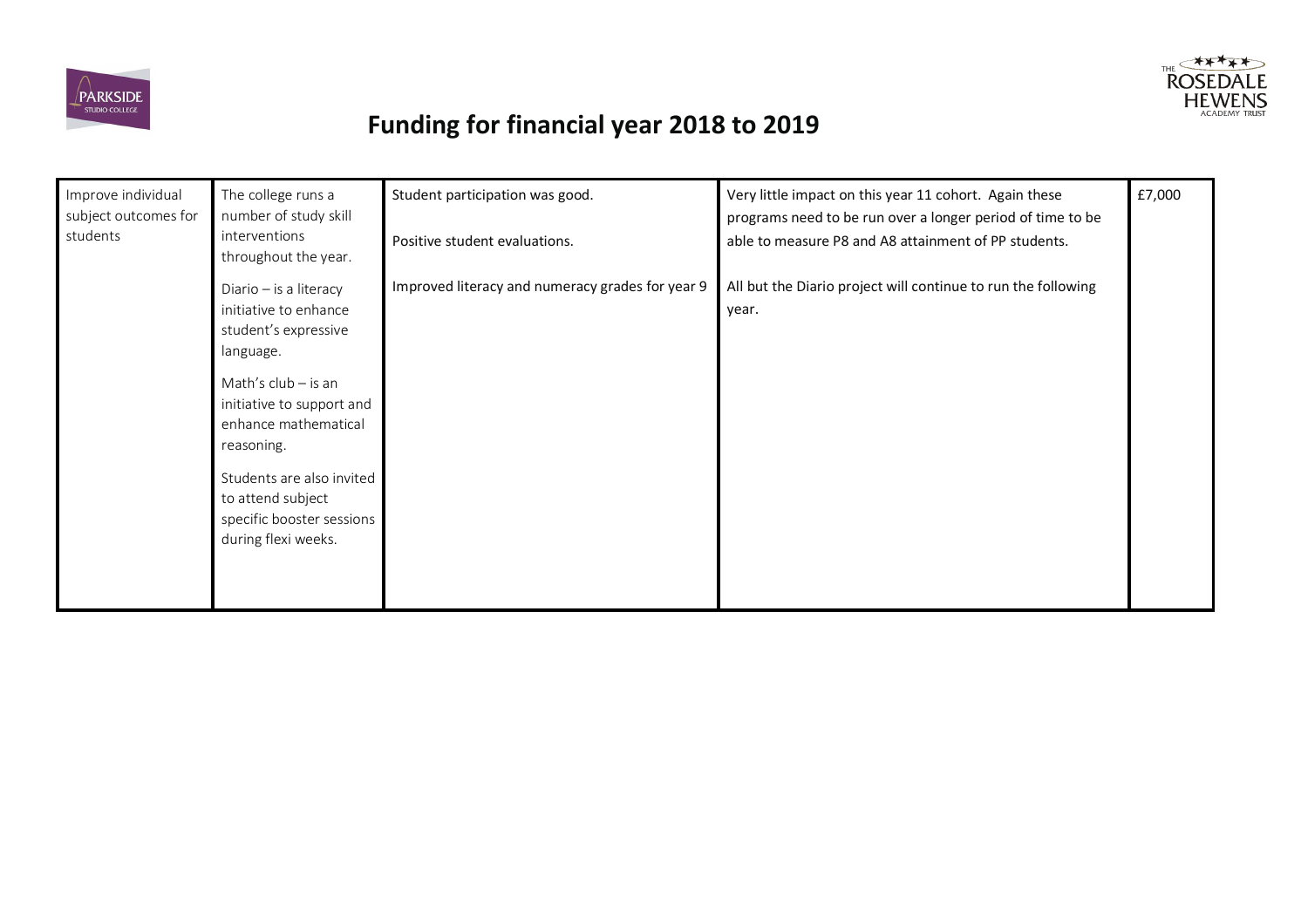



| Improve literacy and<br>numeracy of low<br>ability year 10<br>students | Perform reading age<br>spelling tests and base<br>line assessments in<br>mathematics, English<br>and science of all<br>students entering year<br>10. This is carried out<br>during the 2 week<br>transition program.<br>For the weakest<br>students ensure that<br>class size is appropriate<br>and that support staff<br>are utilized during<br>lesson time. Provide one<br>to one support and<br>catch up provision. | Initial data suggest that there is a gap between<br>KS2 and KS3 results when students transition<br>from with the trust and externally.<br>Small class sizes are beneficial in terms of teacher<br>and TLA support. | Baseline testing and support will continue.<br>Small class sizes will continue. | £5,000 |  |  |  |  |
|------------------------------------------------------------------------|------------------------------------------------------------------------------------------------------------------------------------------------------------------------------------------------------------------------------------------------------------------------------------------------------------------------------------------------------------------------------------------------------------------------|---------------------------------------------------------------------------------------------------------------------------------------------------------------------------------------------------------------------|---------------------------------------------------------------------------------|--------|--|--|--|--|
| iii. Other approaches                                                  |                                                                                                                                                                                                                                                                                                                                                                                                                        |                                                                                                                                                                                                                     |                                                                                 |        |  |  |  |  |
| <b>Action</b>                                                          | <b>Intended outcome</b>                                                                                                                                                                                                                                                                                                                                                                                                | Estimated impact: Did you meet the success<br>criteria? (Include impact on students not eligible<br>for PP, if appropriate).                                                                                        | <b>Lessons learned</b><br>(and whether you will continue with this approach)    | Cost   |  |  |  |  |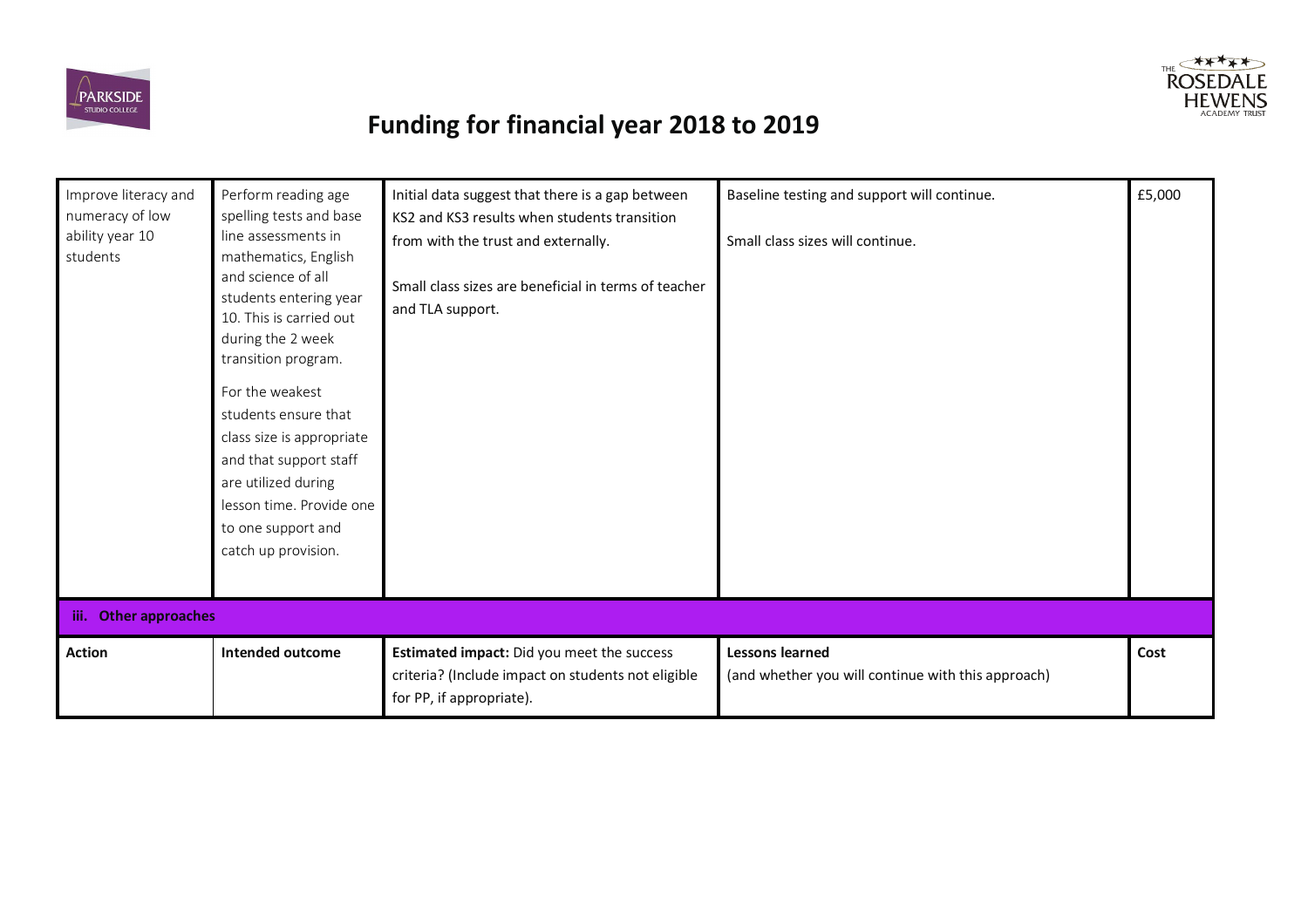



| Provide a two week<br>transition program to<br>all students<br>transitioning to<br>Parkside KS4 from<br>other KS4 provisions. | Students are more<br>settled and ready for<br>learning. Alternative<br>friendship groups are<br>formed. Students are<br>aware of expectations<br>and become used to the<br>longer day in<br>preparation for their<br>new timetable. Base<br>line testing is carried<br>also out during the two<br>week period. | Students were much more settle and ready for<br>learning when the new term started.<br>They were acclimatized to the timings of the day<br>and were used to the timetable structure.<br>Baseline testing went well and did not distract<br>from the beginning of the new term.<br>Allowed teachers to prepare contextualised data<br>to inform planning. | This will continue to form part of the Parkside induction<br>programme. | £1,500 |
|-------------------------------------------------------------------------------------------------------------------------------|----------------------------------------------------------------------------------------------------------------------------------------------------------------------------------------------------------------------------------------------------------------------------------------------------------------|----------------------------------------------------------------------------------------------------------------------------------------------------------------------------------------------------------------------------------------------------------------------------------------------------------------------------------------------------------|-------------------------------------------------------------------------|--------|
| Improve PP<br>attendance                                                                                                      | PP attendance lower<br>than non pp<br>attendance.                                                                                                                                                                                                                                                              | Regular attendance reviews and parental<br>involvement prior to taking it to EWO panel,<br>reduced the number of referrals and increased<br>attendance of PP students especially those that<br>joined after a long period of school refusal.                                                                                                             | This will be imbedded into Parkside ongoing.                            | £3,500 |
| Break out support<br>groups                                                                                                   | Students that are<br>underachieving have<br>reported that they<br>prefer to explain in<br>private where they are<br>struggling.                                                                                                                                                                                | TLA's and learning coaches have feedback that<br>this is an effective way of enabling the less<br>confident students to seek support.<br>Students are more confident in asking for<br>assistance.                                                                                                                                                        | This will be imbedded into Parkside ongoing.                            | £3,500 |